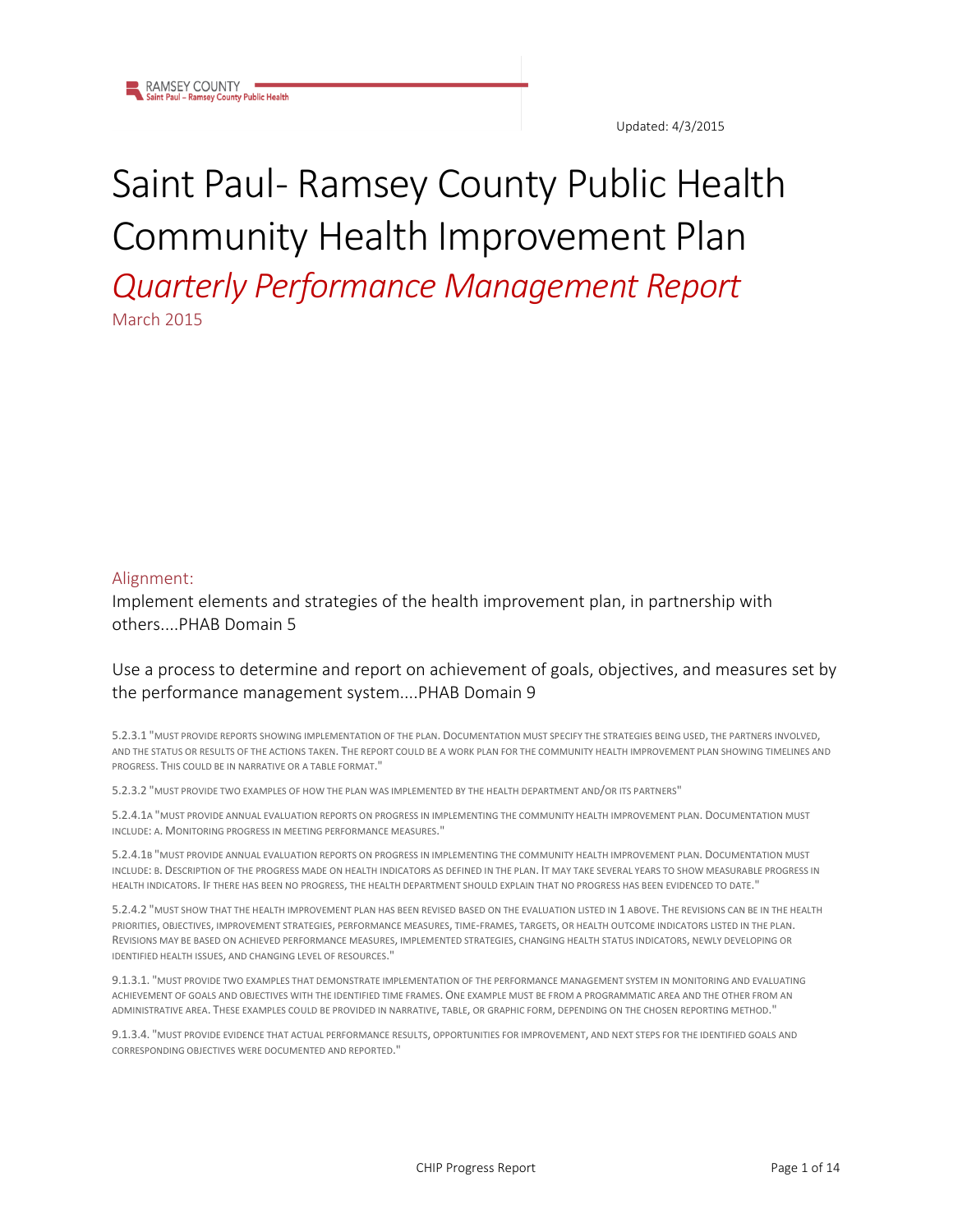

Updated: 4/3/2015

## Table of Contents

| CHIP Goal 1: Create social and physical environments that promote equity and good health                                                                                             |
|--------------------------------------------------------------------------------------------------------------------------------------------------------------------------------------|
|                                                                                                                                                                                      |
| CHIP Goal 2: Promote proper nutrition and healthy body weight for all people in Ramsey                                                                                               |
|                                                                                                                                                                                      |
| CHIP Goal 3: Ramsey County residents will access the appropriate level of health care                                                                                                |
|                                                                                                                                                                                      |
| CHIP Goal 4: Improve mental health/mental disorders/behavioral health through prevention<br>and by ensuring access to appropriate, quality mental health/mental disorders/behavioral |
|                                                                                                                                                                                      |
| CHIP Goal 5: Prevent violence and intentional injuries, and reduce their consequences for all                                                                                        |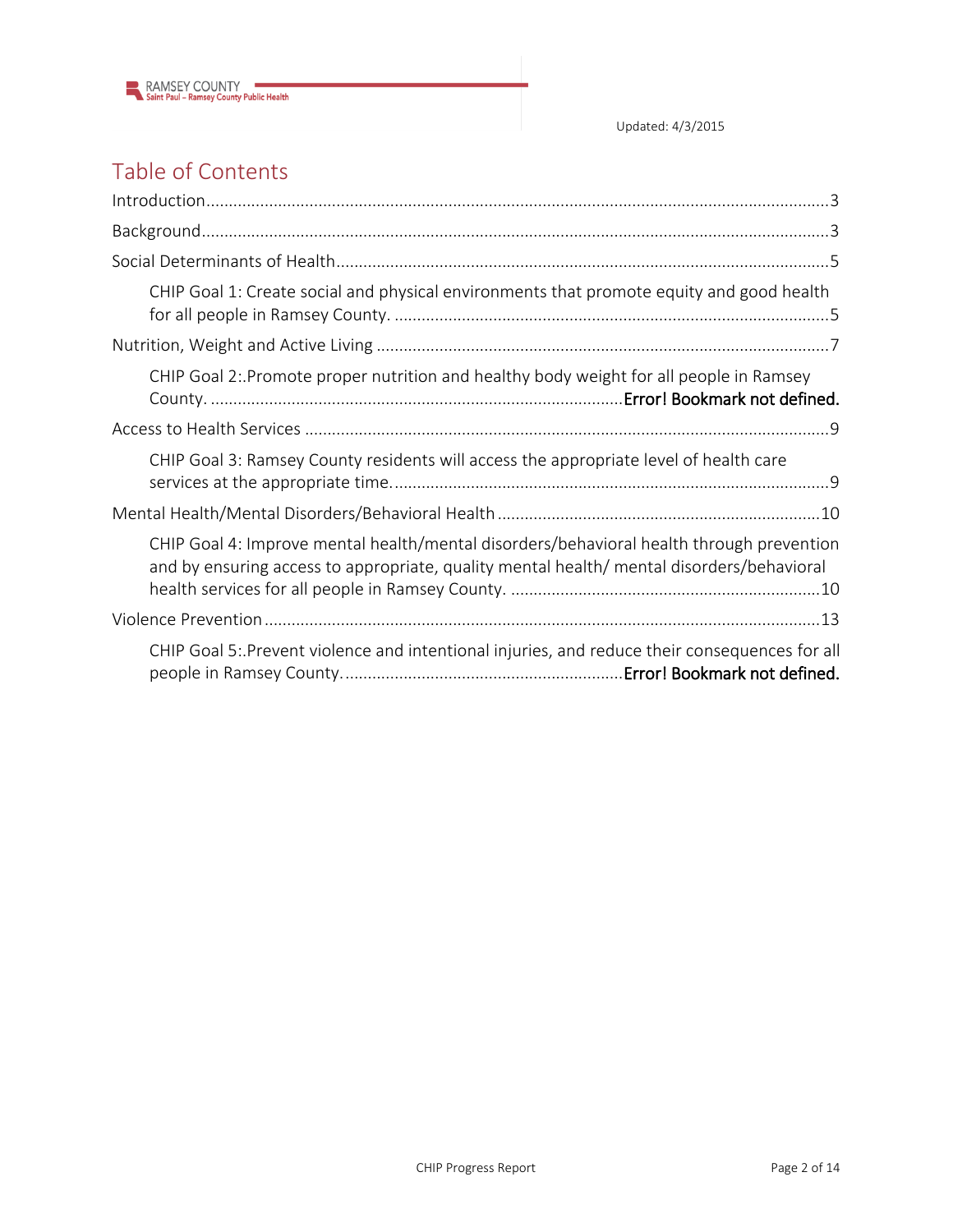### <span id="page-2-0"></span>Introduction

The purpose of this report is to share progress with the Department Leadership Team (DLT) on implementation of the Ramsey County Community Health Improvement Plan (CHIP) in order to make improvements and celebrate achievements.

SPRCPH's Performance Management System aligns the implementation of CHIP to key performance standards. Areas in need of improvement will be identified by the DLT and referred to the Quality Improvement Team. The QI process will use data for decisions to improve processes; and to contribute learnings throughout the department.

## <span id="page-2-1"></span>Background

During 2013-2014, a community planning process facilitated by Saint Paul - Ramsey County Public Health (SPRCPH) was conducted. The result of this process was the identification of five community health goals for focused work over the next five years.

CHIP was developed by community members in Ramsey County, not by SPRCPH. The department provides staff support for the Action Teams but does not control the direction of each team as they work together to meet CHIP objectives. The CHIP is a dynamic plan meaning it can and will be changed if an Action Team decides to add/update objectives or strategies. Performance measures in this report will be updated on a quarterly basis, or more or less often depending on each Action Team's direction. Additional details can be found in the Action Team work plans.

The Community Health Improvement Plan Committee completed the plan in May, 2014. Because of limited department resources, the decision was made to begin supporting three Action Teams instead of all five in 2014.

A meeting was held with SPRCPH's Community Health Services Advisory Committee (CHSAC) to solicit volunteers for the action teams on October 1, 2014. CHSAC members who were new since the CHIP planning process learned about each of the five goal areas and department staff were on hand to describe the support that would be provided by SPRCPH for each team.

There was a lot of interest among CHSAC members (and many community coalitions through the Statewide Health Improvement Program—SHIP-- already assembled) for the CHIP Goal 2: Nutrition, Weight and Active Living. To avoid duplication of efforts, there was consensus at the CHSAC October, 1, 2014, meeting to coordinate with these coalitions instead of forming a separate action team. SPRCPH's SHIP staff will coordinate and report on CHIP Goal 2 by describing their own work and other coalition work to achieve the intentions of CHIP.

Since Access to Health Services was both a Public Health Accreditation Board (PHAB) domain unto itself and a goal in CHIP, the decision was made to assemble that action team. CHSAC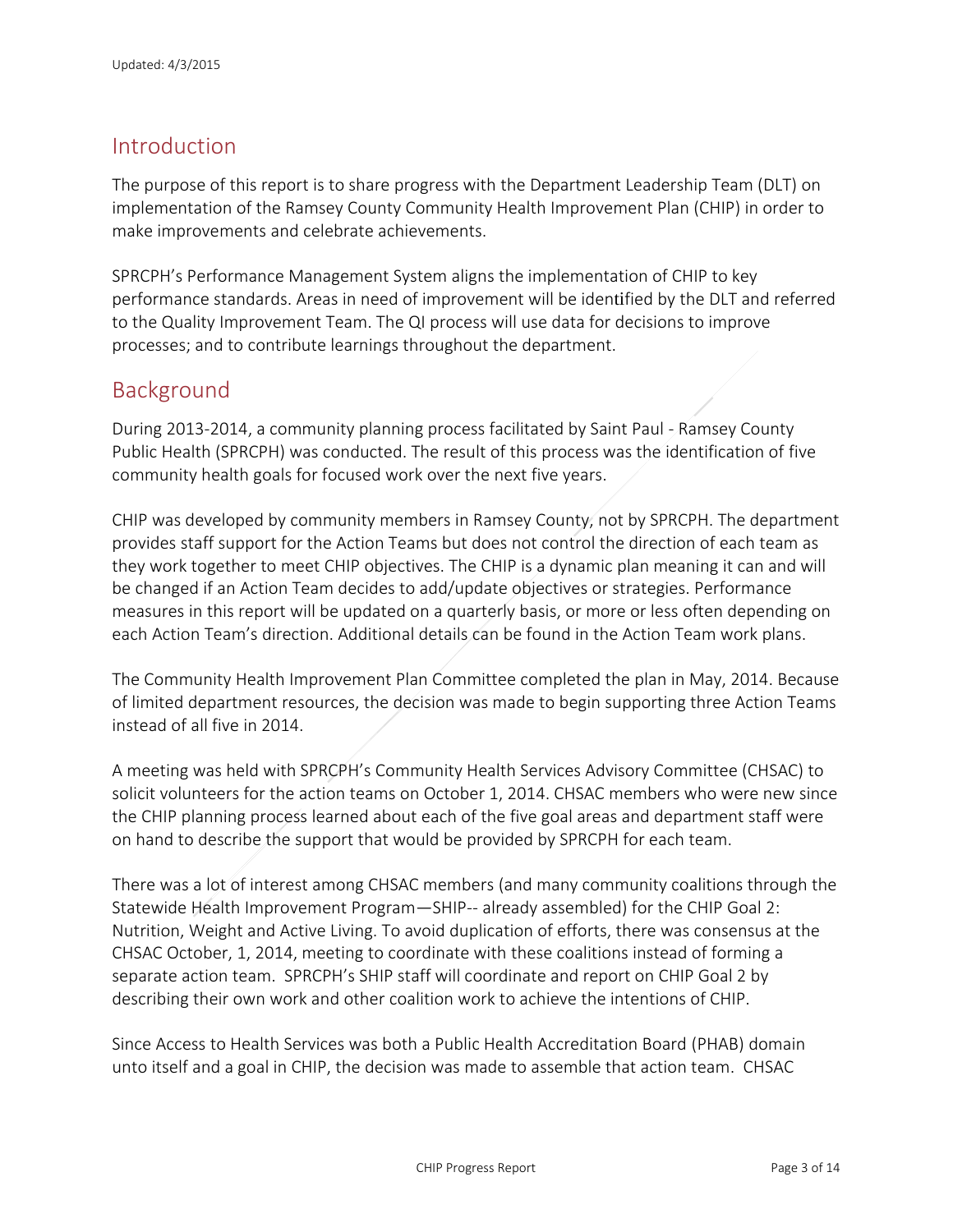members were asked to volunteer for the team and to recruit others in the community. SPRCPH staff also reached out to community members to join the Access to Health Services Action Team.

The remaining two Action Teams for the CHIP goals will be recruited in late 2015. SPRCPH staff are completing some preliminary tasks in preparation for those teams which will be included in the charts below even though the actual action teams have not yet been assembled.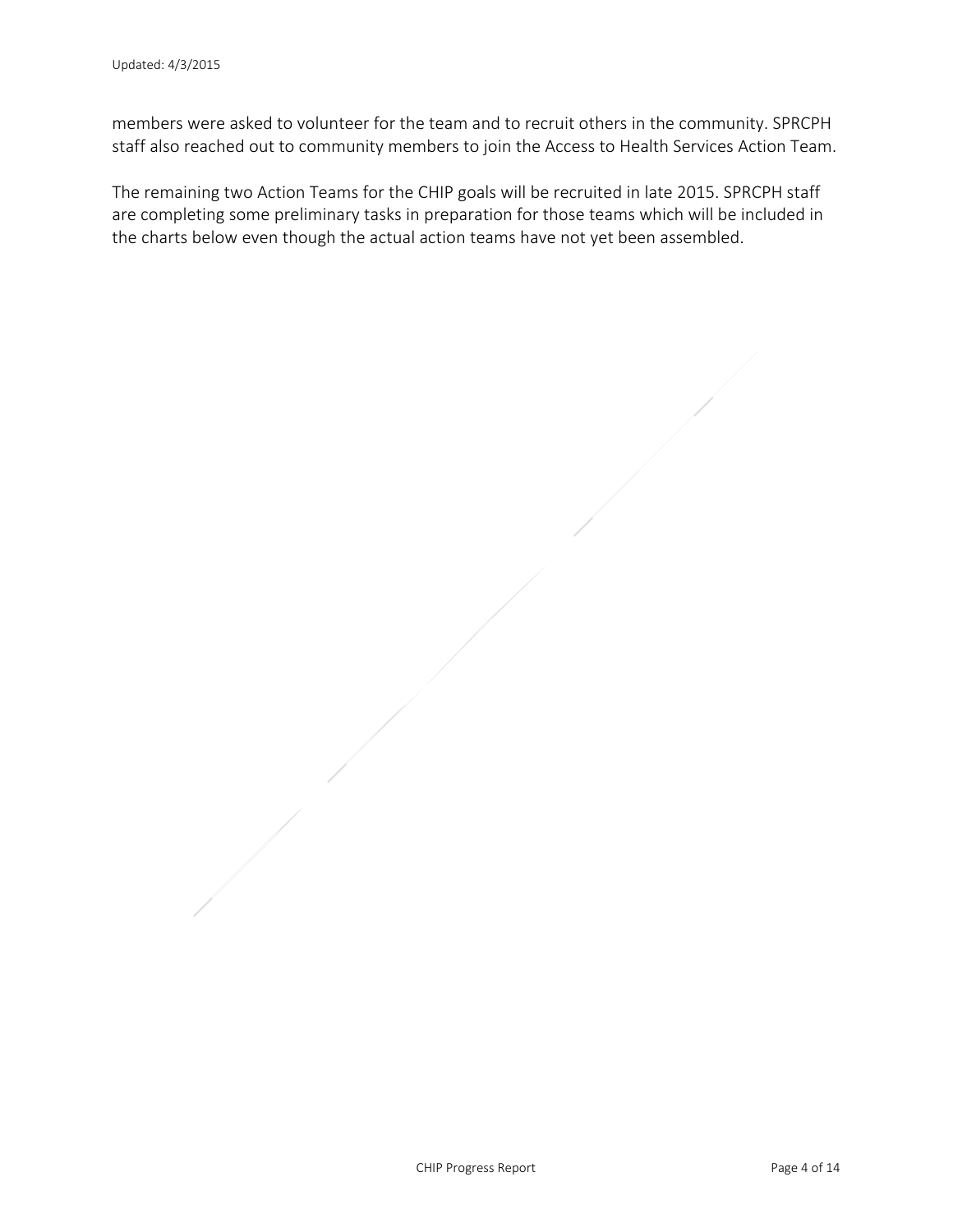## Social Determinants of Health

#### (Action Team currently on hold)

CHIP Goal 1: Create social and physical environments that promote equity and good health for all people in Ramsey County.

<span id="page-4-1"></span><span id="page-4-0"></span>

| Objective                                                                                                                                                 | <b>Preliminary Strategies</b>                                                                                                                                                                                                                                                                                                                                 | SPRCPH                 | Partners                                                                                                         | Status                                                                                                                                                                                                                    | Performance Measure |
|-----------------------------------------------------------------------------------------------------------------------------------------------------------|---------------------------------------------------------------------------------------------------------------------------------------------------------------------------------------------------------------------------------------------------------------------------------------------------------------------------------------------------------------|------------------------|------------------------------------------------------------------------------------------------------------------|---------------------------------------------------------------------------------------------------------------------------------------------------------------------------------------------------------------------------|---------------------|
|                                                                                                                                                           |                                                                                                                                                                                                                                                                                                                                                               | Responsibility         |                                                                                                                  |                                                                                                                                                                                                                           |                     |
| 1. Reduce the<br>percentage of the<br>population living in<br>poverty in Ramsey<br>County from 17% to 10%<br>by December 2018.                            | a. Raise the minimum wage.<br>b. Increase availability of local<br>employment options.                                                                                                                                                                                                                                                                        | J. Ancheta<br>K. Hedin | The Minnesota<br>Legislature approved<br>law that increased the<br>minimum wage,<br>effective August 1,<br>2014. | Team recruitment on hold until late 2015.<br>Per Eugene Nichols, members of the African American<br>Leadership Forum will be joining each of the action teams<br>as part of their contribution to equity efforts.         |                     |
| 2. Reduce the<br>percentage of Ramsey<br>County children <18<br>years living in poverty<br>from 24% to 14% by<br>December 2018.                           |                                                                                                                                                                                                                                                                                                                                                               |                        |                                                                                                                  | March 2015 - Drafting preliminary Social Determinants of<br>Health (SDOH) framework to begin discussion process<br>with leader of the Community Health Services Advisory<br>Council (CHSAC) at its April 1, 2015 meeting. |                     |
| 3. Reduce the<br>percentage of Ramsey<br>County households<br>paying 30% or more of<br>income for monthly<br>housing from 38% to<br>28% by December 2018. | a. Increase the amount of<br>affordable housing required with<br>new development and<br>throughout the county.<br>b. Monitor Central Corridor<br>development to ensure<br>affordable housing.<br>c. Invest in rehabilitation of<br>abandoned homes (with local<br>labor).<br>d. Partner with Habitat for<br>Humanity to increase affordable<br>housing stock. |                        |                                                                                                                  |                                                                                                                                                                                                                           |                     |
| 4. Reduce the<br>unemployment rate<br>among non-Hispanic<br>white, black/African                                                                          | a. Partner with community<br>colleges to offer two-year<br>degrees in high school.                                                                                                                                                                                                                                                                            |                        |                                                                                                                  |                                                                                                                                                                                                                           |                     |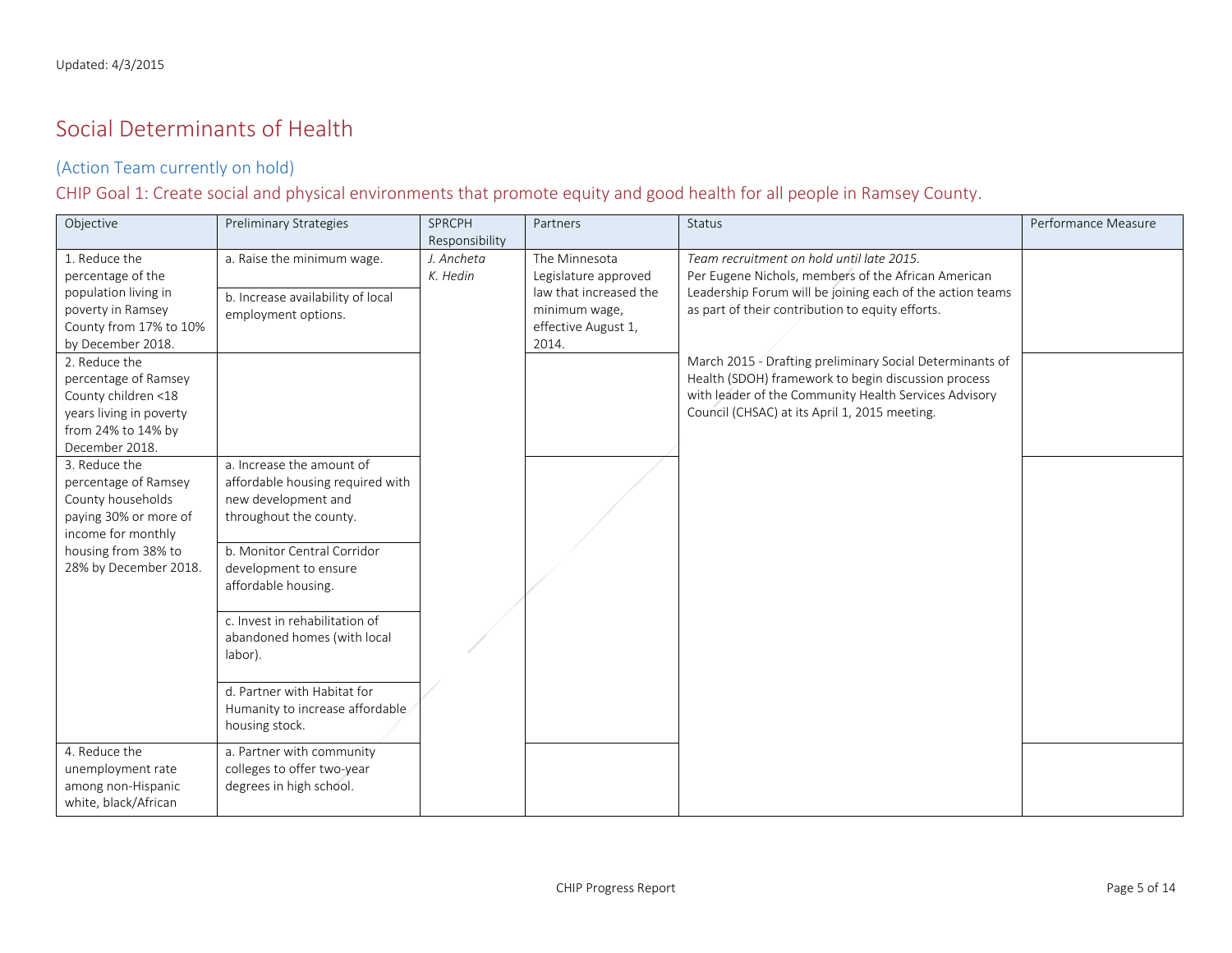| American, Asian,<br>Hispanic ages 16 years<br>and older in Ramsey                                                                                                 | b. Develop mentoring programs<br>and support social networks to<br>connect people with knowledge                                                                                                                                                                                                                         |  |  |
|-------------------------------------------------------------------------------------------------------------------------------------------------------------------|--------------------------------------------------------------------------------------------------------------------------------------------------------------------------------------------------------------------------------------------------------------------------------------------------------------------------|--|--|
| County to 7% by<br>December 2018.                                                                                                                                 | and resources.                                                                                                                                                                                                                                                                                                           |  |  |
| 5. Increase safe,<br>accessible, efficient,<br>affordable transportation<br>options (transit, walking,<br>biking) in Ramsey County<br>by 20% by December<br>2018. | a. Conduct an audit of existing,<br>active transportation (walking,<br>biking and transit) and make<br>recommendations to state,<br>county and municipal<br>governments for a safe,<br>accessible and efficient multi<br>modal system in Ramsey County.<br>(Working in concert with Active<br>Living Active Communities) |  |  |
|                                                                                                                                                                   | b. Evaluate barriers to safe,<br>accessible, efficient, affordable<br>senior transportation services in<br>Ramsey County.                                                                                                                                                                                                |  |  |
|                                                                                                                                                                   | c. Increase the amount of state<br>and federal dollars allocated to<br>providers for senior<br>transportation services in<br>Ramsey County                                                                                                                                                                               |  |  |
| 6. Increase the<br>percentage of students<br>in Ramsey County who                                                                                                 | a. Review barriers to high school<br>graduation.                                                                                                                                                                                                                                                                         |  |  |
| graduate from high<br>school within four years<br>to the Healthy People                                                                                           | b. Identify partnerships to<br>address the problems.                                                                                                                                                                                                                                                                     |  |  |
| 2020 goal of 82% by<br>December 2018.                                                                                                                             | c. Identify opportunities to<br>increase impact of Generation<br>Next on Saint Paul/Ramsey<br>County.                                                                                                                                                                                                                    |  |  |
|                                                                                                                                                                   | d. Fund community- based<br>initiatives.                                                                                                                                                                                                                                                                                 |  |  |
|                                                                                                                                                                   | e. Identify and address causes of<br>instability (transiency) and<br>enhance community                                                                                                                                                                                                                                   |  |  |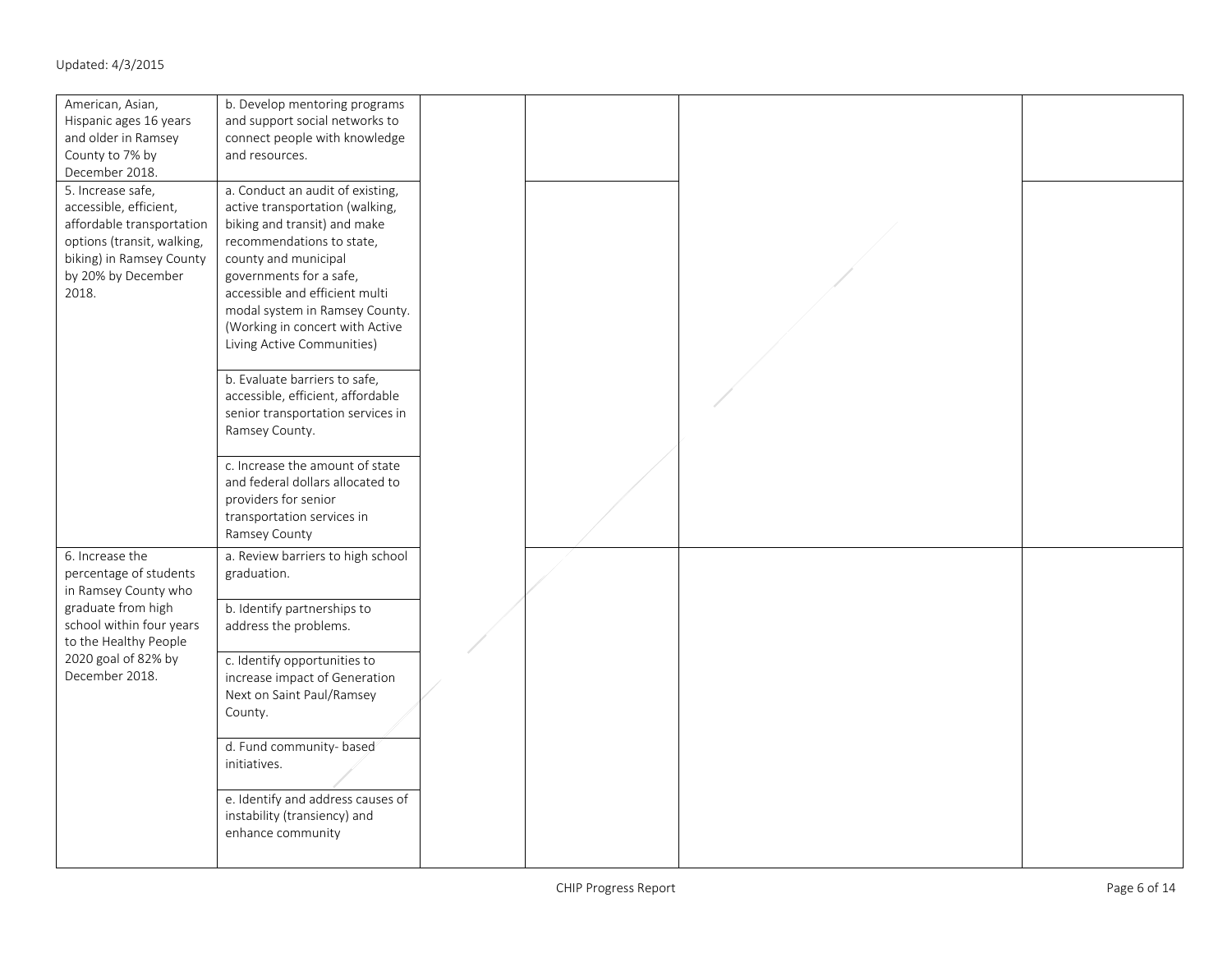## Nutrition, Weight and Active Living

#### SPRCPH SHIP team will coordinate with other community coalitions. No separate Action Team

CHIP Goal 2:.Promote proper nutrition and healthy body weight for all people in Ramsey County.

<span id="page-6-0"></span>

| Objective                                         | Strategies                                          | SPRCPH Responsibility | Partners                    | <b>Status</b>                                                                                          | Performance Measure |
|---------------------------------------------------|-----------------------------------------------------|-----------------------|-----------------------------|--------------------------------------------------------------------------------------------------------|---------------------|
| 1. Increase the                                   | a. Include                                          | D. Gault and team     | Saint Paul-Ramsey           | Per Eugene Nichols, members of the African                                                             |                     |
| percentage of Ramsey                              | "MyPlate.Gov"                                       |                       | County Food and             | American Leadership Forum will be joining each of                                                      |                     |
| County 9th graders who                            | curriculum as a teaching                            |                       | <b>Nutrition Commission</b> | the action teams as part of their contribution to                                                      |                     |
| eat five or more fruits                           | tool in schools so that                             |                       | Active Living Ramsey        | equity efforts.                                                                                        |                     |
| and vegetables per day                            | students will be able to                            |                       | Communities                 |                                                                                                        |                     |
| from 18% to 23% by                                | make healthy nutrition                              |                       | St. Paul Public School      | Proposing change to include "and other evidence-                                                       |                     |
| December 2018.                                    | choices.                                            |                       | District Wellness Team      | based curricula" to MyPlate.Gov. The SHIP                                                              |                     |
|                                                   |                                                     |                       |                             | Community Leadership Team will consider change                                                         |                     |
|                                                   |                                                     |                       |                             | in May 2015.                                                                                           |                     |
|                                                   |                                                     |                       |                             |                                                                                                        |                     |
|                                                   | b. Use media platforms                              |                       |                             | 2/4/15 - The SHIP Community Leadership Team as                                                         |                     |
|                                                   | to promote healthy                                  |                       |                             | the CHIP action team on nutrition, weight and                                                          |                     |
|                                                   | eating (e.g., Public TV,                            |                       |                             | active living discussed ways to utilize and improve                                                    |                     |
|                                                   | Facebook, Twitter, and                              |                       |                             | media platforms to inform, educate and promote                                                         |                     |
|                                                   | "Ask the Expert"                                    |                       |                             | healthy eating, physical activity and health weight.                                                   |                     |
|                                                   | interactive website).                               |                       |                             |                                                                                                        |                     |
|                                                   |                                                     |                       |                             |                                                                                                        |                     |
| 2. Increase the                                   | a. Include                                          |                       |                             | Proposing change to include "and other evidence-                                                       |                     |
| percentage of Ramsey                              | "MyPlate.Gov"                                       |                       |                             | based curricula" to MyPlate.Gov. The SHIP                                                              |                     |
| County 9th graders who                            | curriculum as a teaching<br>tool in schools so that |                       |                             | Community Leadership Team will consider change                                                         |                     |
| get moderate physical<br>activity for 20+ minutes | students will be able to                            |                       |                             | in May 2015.                                                                                           |                     |
| for 5+ days per week                              | make healthy physical                               |                       |                             |                                                                                                        |                     |
| from 48% to 53% by                                | activity choices.                                   |                       |                             |                                                                                                        |                     |
| December 2018.                                    |                                                     |                       |                             |                                                                                                        |                     |
|                                                   | b. Use media platforms                              |                       |                             | 2/4/15 - The SHIP Community Leadership Team as                                                         |                     |
|                                                   | to promote physical                                 |                       |                             | the CHIP action team on nutrition, weight and                                                          |                     |
|                                                   | activity (e.g., Public TV,                          |                       |                             | active living discussed ways to utilize and improve                                                    |                     |
|                                                   | Facebook, Twitter, and<br>"Ask the Expert"          |                       |                             | media platforms to inform, educate and promote<br>healthy eating, physical activity and health weight. |                     |
|                                                   | interactive website).                               |                       |                             |                                                                                                        |                     |
| 3. Decrease the                                   | a. Include                                          |                       |                             | Proposing change to include "and other evidence-                                                       |                     |
| percentage of Ramsey                              | "MyPlate.Gov"                                       |                       |                             | based curricula" to MyPlate.Gov. The SHIP                                                              |                     |
| County 9th graders who                            | curriculum as a teaching                            |                       |                             | Community Leadership Team will consider change                                                         |                     |
| are overweight or obese                           | tool in schools so that                             |                       |                             | in May 2015.                                                                                           |                     |
| from 25% to 20% by                                | students will be able to                            |                       |                             |                                                                                                        |                     |
| December 2018.                                    | make good choices to                                |                       |                             |                                                                                                        |                     |
|                                                   | achieve healthy diet                                |                       |                             |                                                                                                        |                     |
|                                                   | and optimal weight.                                 |                       |                             |                                                                                                        |                     |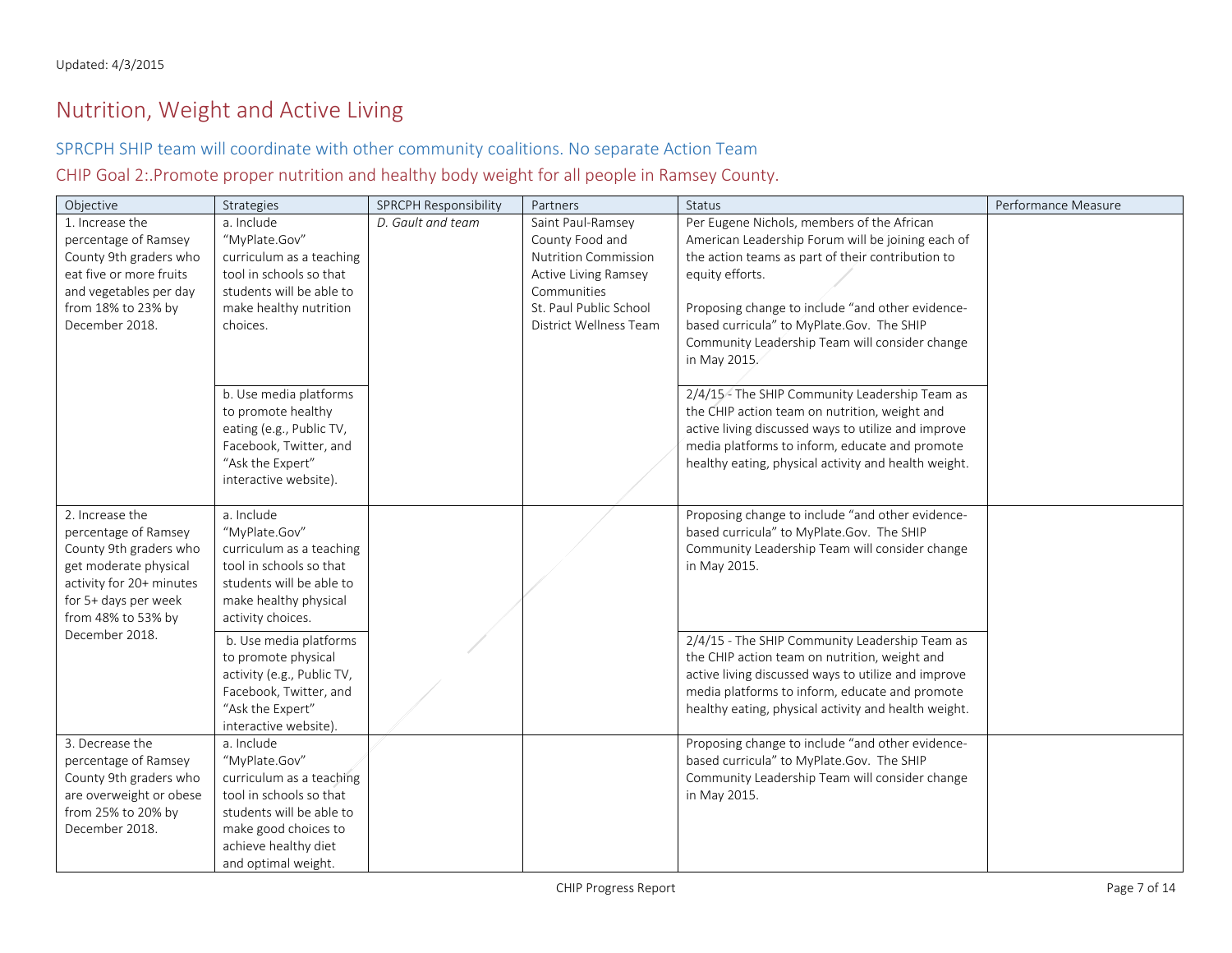|                                                                                                                                                                                   | b. Collaborate with<br>health care providers to<br>utilize their health data<br>to establish accurate<br>levels of obesity among<br>youth.<br>c. Use media platforms<br>to promote healthy diet<br>and optimal body<br>weight (e.g., Public TV,<br>Facebook, Twitter, and<br>"Ask the Expert"<br>interactive website).                  |  | 2/4/15 - The SHIP Community Leadership Team as<br>the CHIP action team on nutrition, weight and<br>active living discussed ways to utilize and improve<br>media platforms to inform, educate and promote<br>healthy eating, physical activity and health weight. |  |
|-----------------------------------------------------------------------------------------------------------------------------------------------------------------------------------|-----------------------------------------------------------------------------------------------------------------------------------------------------------------------------------------------------------------------------------------------------------------------------------------------------------------------------------------|--|------------------------------------------------------------------------------------------------------------------------------------------------------------------------------------------------------------------------------------------------------------------|--|
| 4. Increase the<br>percentage of Ramsey<br>County adults who eat<br>five or more fruits and<br>vegetables per day from<br>39% to 44% by<br>December 2018.                         | a. Work with<br>cooks/chefs in senior<br>housing to promote<br>good nutrition.<br>b. Use media platforms<br>to promote healthy<br>eating (e.g., Public TV,<br>Facebook, Twitter, and<br>"Ask the Expert"<br>interactive website).                                                                                                       |  | 2/4/15 - The SHIP Community Leadership Team as<br>the CHIP action team on nutrition, weight and<br>active living discussed ways to utilize and improve<br>media platforms to inform, educate and promote<br>healthy eating, physical activity and health weight. |  |
| 5. Increase the<br>percentage of Ramsey<br>County adults who get<br>moderate physical<br>activity for 30+ minutes<br>for 5+ days per week<br>from 45% to 50% by<br>December 2018. | a. Use media platforms<br>to promote physical<br>activity (e.g., Public TV,<br>Facebook, Twitter, and<br>"Ask the Expert"<br>interactive website.)                                                                                                                                                                                      |  |                                                                                                                                                                                                                                                                  |  |
| 6. Decrease the<br>percentage of Ramsey<br>County adults who are<br>overweight or obese<br>from 60% to 55% by<br>December 2018.                                                   | a. Use media platforms<br>to promote healthy diet<br>and optimal body<br>weight (e.g., Public TV,<br>Facebook, Twitter, and<br>"Ask the Expert"<br>interactive website).<br>b. Collaborate with<br>health care providers to<br>utilize their health data<br>to establish accurate<br>levels of adult obesity at<br>the community level. |  | 2/4/15 - The SHIP Community Leadership Team as<br>the CHIP action team on nutrition, weight and<br>active living discussed ways to utilize and improve<br>media platforms to inform, educate and promote<br>healthy eating, physical activity and health weight. |  |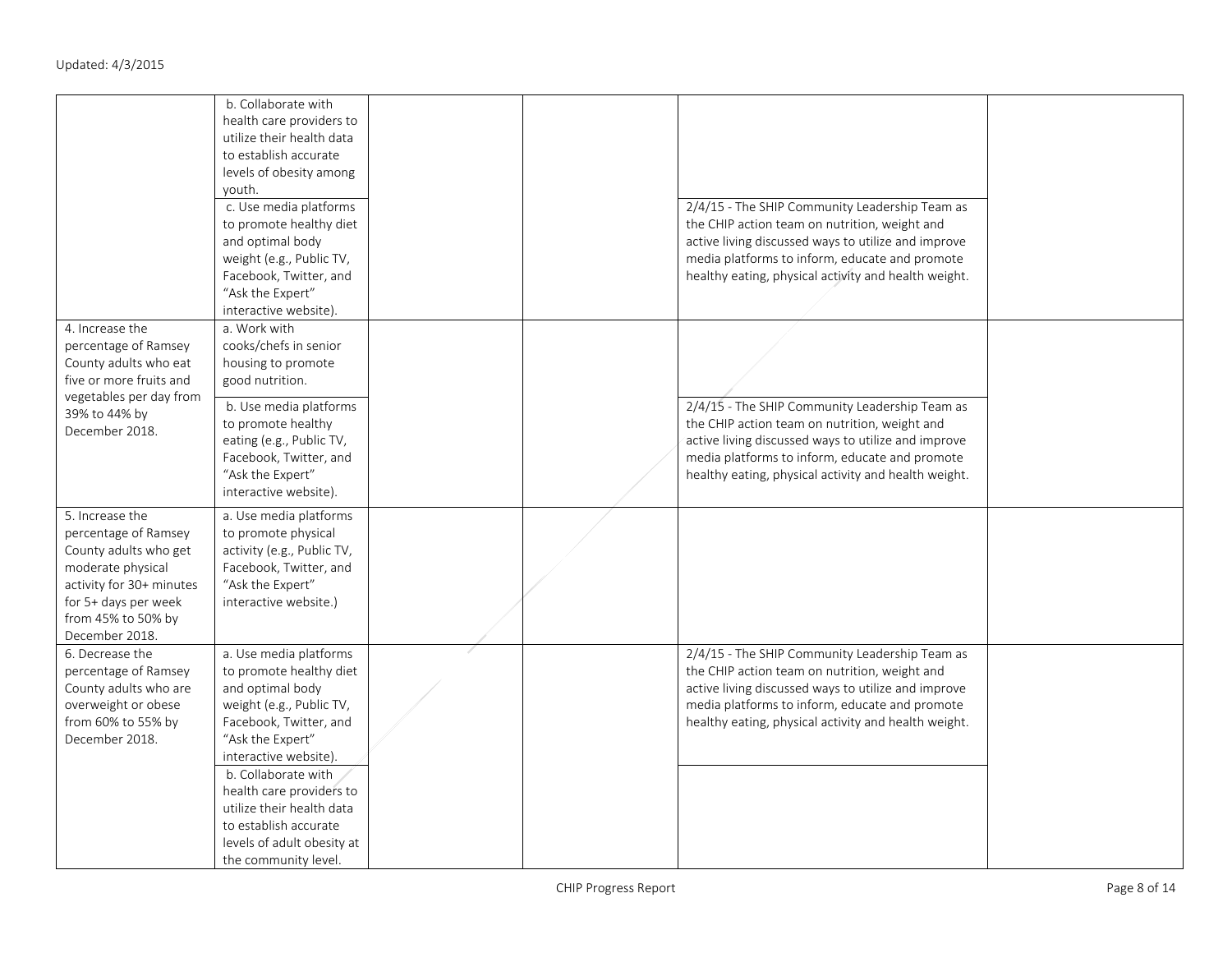## Access to Health Services

CHIP Goal 3: Ramsey County residents will access the appropriate level of health care services at the appropriate time.

<span id="page-8-1"></span><span id="page-8-0"></span>

| Objective                                                                                                                                                               | Strategy                                                                                                                                                                                                                                                                                                                                                                                                                                                                                                                                                                                                                                                                                                                                                | SPRCPH         | Partners                              | <b>Status</b>                                                                                                                                                    | Performance Measure |
|-------------------------------------------------------------------------------------------------------------------------------------------------------------------------|---------------------------------------------------------------------------------------------------------------------------------------------------------------------------------------------------------------------------------------------------------------------------------------------------------------------------------------------------------------------------------------------------------------------------------------------------------------------------------------------------------------------------------------------------------------------------------------------------------------------------------------------------------------------------------------------------------------------------------------------------------|----------------|---------------------------------------|------------------------------------------------------------------------------------------------------------------------------------------------------------------|---------------------|
|                                                                                                                                                                         |                                                                                                                                                                                                                                                                                                                                                                                                                                                                                                                                                                                                                                                                                                                                                         | Responsibility |                                       |                                                                                                                                                                  |                     |
| 1. Increase the<br>utilization of preventive<br>services among publicly<br>funded enrollees and<br>uninsured individuals in<br>Ramsey County by 5% by<br>December 2016. | a. Obtain data from DHS<br>regarding ED and preventive care<br>use by publically funded<br>enrollees.<br>b. Conduct an environmental<br>scan on community organizations<br>that serve uninsured individuals.<br>c. Convene health care providers<br>and community health clinics in<br>Ramsey County to develop an<br>understanding of health care<br>utilization by uninsured<br>individuals and determine how<br>data is being collected.<br>d. Provide outreach and<br>education on how to access<br>health care services to 250<br>uninsured individuals in Ramsey<br>County annually.<br>e. Explore grant opportunities for<br>a pilot design to decrease<br>inappropriate ED use at Ramsey<br>County's hospitals servicing the<br>most uninsured. | S. Mitchell    | Action Team, Eugene<br>Nichols, chair | Meetings held/scheduled:<br>12/17/14<br>1/22/15<br>2/19/15<br>3/5/15<br>4/16/15<br>5/21/15<br>6/18/15<br>See attached work plan for details of this action team. |                     |
| 2. Decrease                                                                                                                                                             |                                                                                                                                                                                                                                                                                                                                                                                                                                                                                                                                                                                                                                                                                                                                                         |                |                                       |                                                                                                                                                                  |                     |
| inappropriate                                                                                                                                                           |                                                                                                                                                                                                                                                                                                                                                                                                                                                                                                                                                                                                                                                                                                                                                         |                |                                       |                                                                                                                                                                  |                     |
| emergency room                                                                                                                                                          |                                                                                                                                                                                                                                                                                                                                                                                                                                                                                                                                                                                                                                                                                                                                                         |                |                                       |                                                                                                                                                                  |                     |
| services among publicly                                                                                                                                                 |                                                                                                                                                                                                                                                                                                                                                                                                                                                                                                                                                                                                                                                                                                                                                         |                |                                       |                                                                                                                                                                  |                     |
| funded enrollees and                                                                                                                                                    |                                                                                                                                                                                                                                                                                                                                                                                                                                                                                                                                                                                                                                                                                                                                                         |                |                                       |                                                                                                                                                                  |                     |
| uninsured individuals in                                                                                                                                                |                                                                                                                                                                                                                                                                                                                                                                                                                                                                                                                                                                                                                                                                                                                                                         |                |                                       |                                                                                                                                                                  |                     |
| Ramsey County by 5% by                                                                                                                                                  |                                                                                                                                                                                                                                                                                                                                                                                                                                                                                                                                                                                                                                                                                                                                                         |                |                                       |                                                                                                                                                                  |                     |
| December 2016.                                                                                                                                                          |                                                                                                                                                                                                                                                                                                                                                                                                                                                                                                                                                                                                                                                                                                                                                         |                |                                       |                                                                                                                                                                  |                     |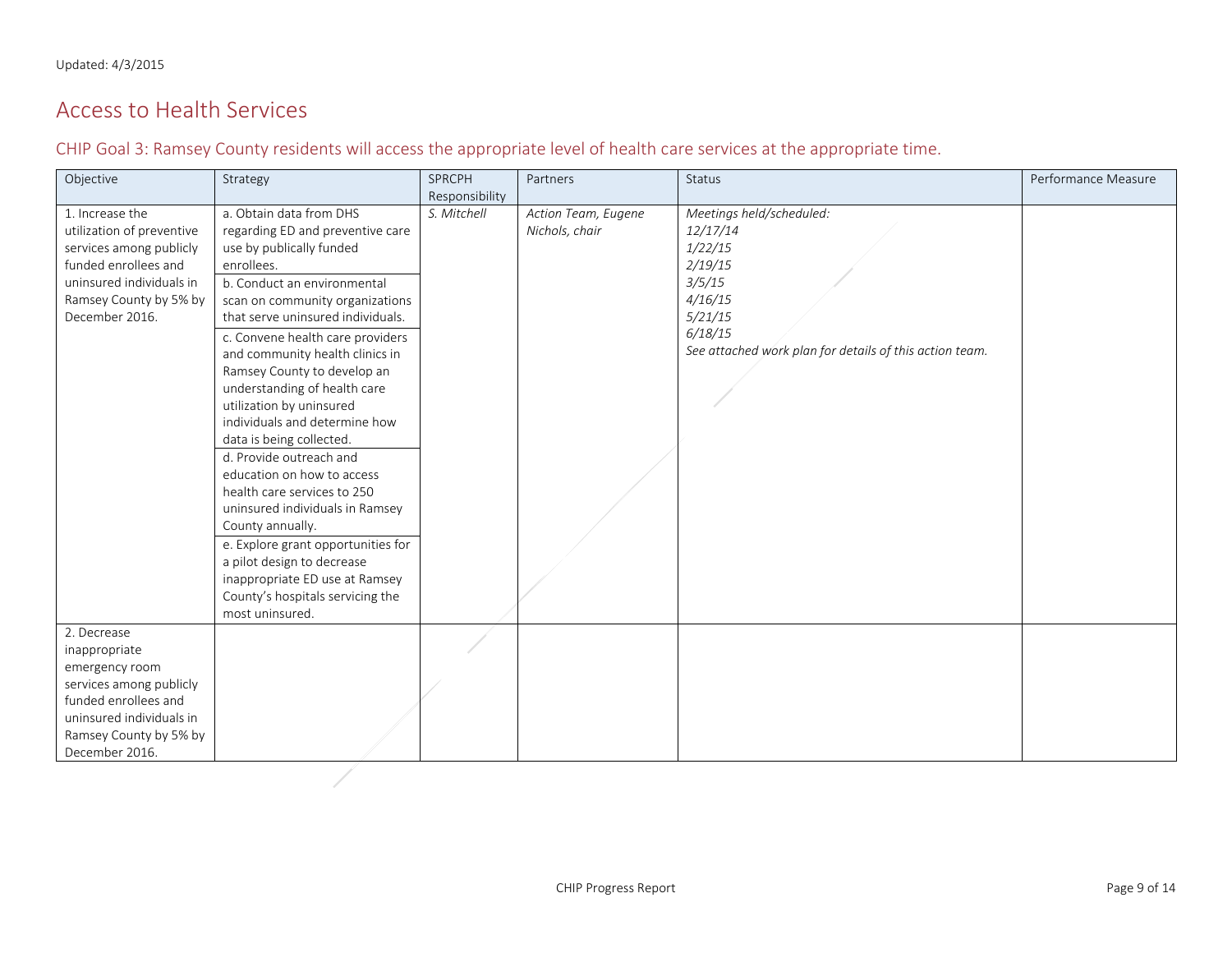## Mental Health/Mental Disorders/Behavioral Health

#### (Action Team currently on hold)

CHIP Goal 4: Improve mental health/mental disorders/behavioral health through prevention and by ensuring access to appropriate, quality mental health/ mental disorders/behavioral health services for all people in Ramsey County.

<span id="page-9-1"></span><span id="page-9-0"></span>

| Objective                                                                                                                                             | Strategy                                                                                                                                                                                                 | <b>SPRCPH</b>  | Partners | <b>Status</b>                                                                                                                                                                                     | Performance Measure |
|-------------------------------------------------------------------------------------------------------------------------------------------------------|----------------------------------------------------------------------------------------------------------------------------------------------------------------------------------------------------------|----------------|----------|---------------------------------------------------------------------------------------------------------------------------------------------------------------------------------------------------|---------------------|
|                                                                                                                                                       |                                                                                                                                                                                                          | Responsibility |          |                                                                                                                                                                                                   |                     |
| 1. Decrease the amount<br>of time that persons in                                                                                                     | a. Identify baseline data<br>source(s).                                                                                                                                                                  | J. Ancheta     |          | Team recruitment on hold until late 2015.                                                                                                                                                         |                     |
| Ramsey County living<br>with mental illness wait                                                                                                      | b. Implement anti-stigma<br>campaigns.                                                                                                                                                                   |                |          | Per Eugene Nichols, members of the African American<br>Leadership Forum will be joining each of the action teams<br>as part of their contribution to equity efforts.                              |                     |
| before seeking help by<br>10% by December 2018.                                                                                                       | c. Provide additional training to<br>Ramsey County pediatric and<br>family practice providers on<br>mental health assessment tools<br>and referral.                                                      |                |          |                                                                                                                                                                                                   |                     |
|                                                                                                                                                       | d. Determine/identify HIPPA<br>confidentiality barriers.                                                                                                                                                 |                |          |                                                                                                                                                                                                   |                     |
|                                                                                                                                                       | e. Identify bicultural constructs<br>around perceptions of mental<br>illness/ behavioral health.                                                                                                         |                |          |                                                                                                                                                                                                   |                     |
|                                                                                                                                                       | f. Determine and join in with<br>other local coalitions/ groups<br>who are working towards same<br>objective or strategies                                                                               |                |          |                                                                                                                                                                                                   |                     |
| 2. Increase the number<br>of health care home<br>models for behavioral<br>health that serve<br>Ramsey County<br>residents by 10% by<br>December 2018. | a. Identify baseline data<br>source(s).<br>b. Promote collaborations<br>between care providers with<br>health care home models and<br>community-based organizations<br>(including schools and churches). |                |          | This objective is an access issue and is being discussed at<br>the Access to Health Services Action team. This objective<br>and all but strategies except c. could be moved up to<br>Access Team. |                     |
|                                                                                                                                                       | c. Identify best practices for<br>medication adherence to help<br>prevent hospitalizations.                                                                                                              |                |          |                                                                                                                                                                                                   |                     |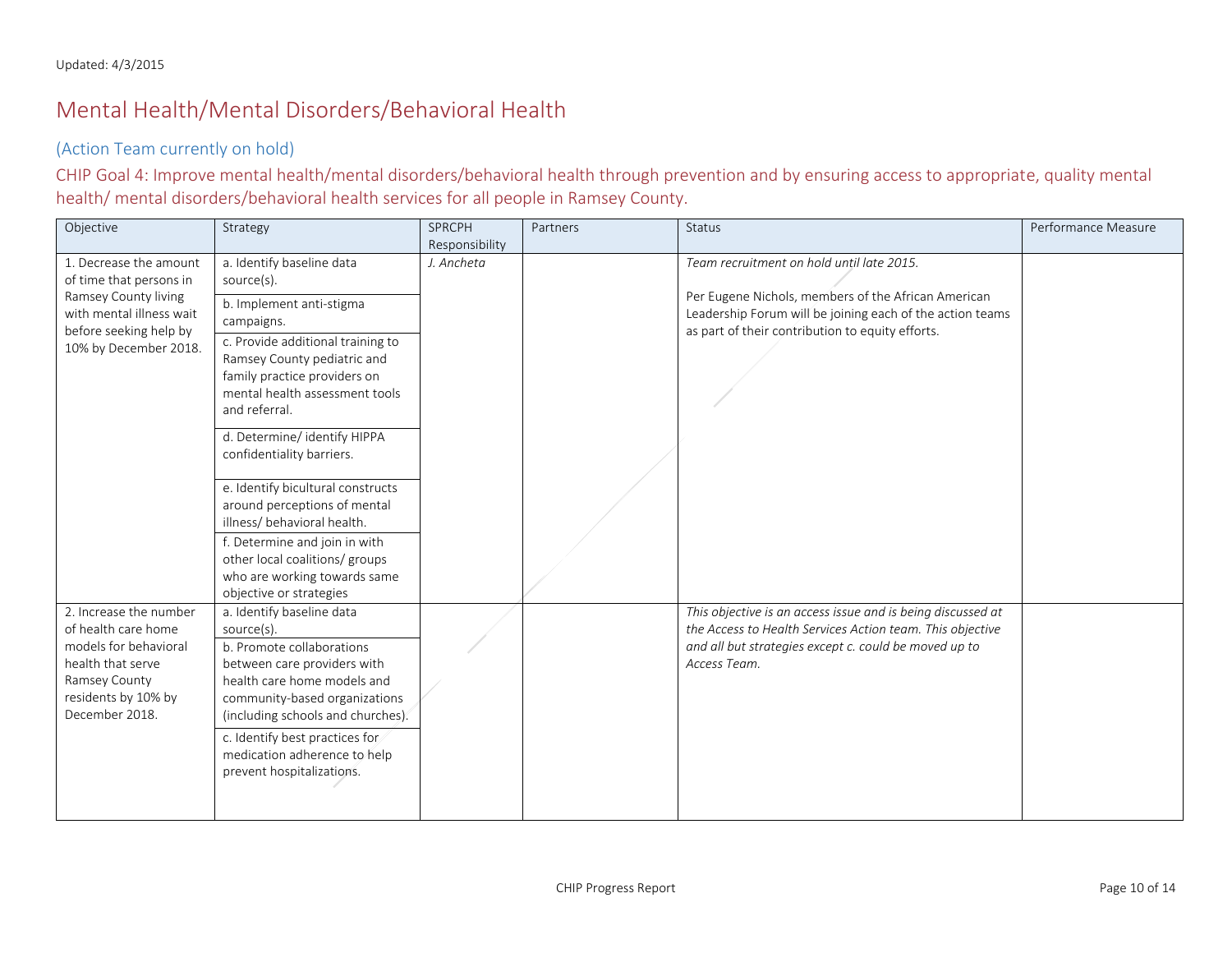|                                                                                                                                                                     | d. Determine and partner with<br>other local coalitions/ groups<br>who are working towards same<br>objective or strategies.                                            |  |                                                                                                                                                                                      |  |
|---------------------------------------------------------------------------------------------------------------------------------------------------------------------|------------------------------------------------------------------------------------------------------------------------------------------------------------------------|--|--------------------------------------------------------------------------------------------------------------------------------------------------------------------------------------|--|
| 3. Decrease the wait<br>time in Ramsey County<br>hospital emergency<br>departments for mental<br>health admission by 10%<br>by December 2018.                       | a. Identify baseline data<br>source(s).<br>b. Determine and partner with<br>other local coalitions/ groups<br>who are working towards same<br>objective or strategies. |  |                                                                                                                                                                                      |  |
| 4. Decrease the<br>percentage of Ramsey<br>County 9th grade<br>Hispanic females<br>reporting suicidal<br>ideation from 25% (in<br>2010) to 20% by<br>December 2018. | a. Determine and partner with<br>other local coalitions/ groups<br>who are working towards same<br>objective or strategies.                                            |  |                                                                                                                                                                                      |  |
| 5. Increase the number<br>of inpatient beds in<br>Ramsey County for<br>mental health patients in<br>crisis by 25% by<br>December 2018.                              | a. Identify baseline data<br>source(s).<br>b. Develop legislative strategy to<br>lift hospital bed moratorium for<br>mental health crisis beds.                        |  | This objective is an access issue and is being discussed at<br>the Access to Health Services Action team. This objective<br>and all but strategies could be moved up to Access Team. |  |
|                                                                                                                                                                     | c. Determine and partner with<br>other local coalitions/ groups<br>who are working towards same<br>objective or strategies.                                            |  |                                                                                                                                                                                      |  |
| 6. Increase number of<br>residential openings for                                                                                                                   | a. Identify baseline data<br>source(s).                                                                                                                                |  |                                                                                                                                                                                      |  |
| Ramsey County persons<br>in crisis because of drugs<br>or alcohol in by 25% by<br>December 2018.                                                                    | b. Increase group residential<br>housing for behavioral health<br>needs.                                                                                               |  |                                                                                                                                                                                      |  |
|                                                                                                                                                                     | c. Determine and partner with<br>other local coalitions/ groups<br>who are working towards same<br>objective or strategies.                                            |  |                                                                                                                                                                                      |  |
| 7. Increase the number<br>of Ramsey County public                                                                                                                   | a. Identify baseline data<br>source(s).                                                                                                                                |  |                                                                                                                                                                                      |  |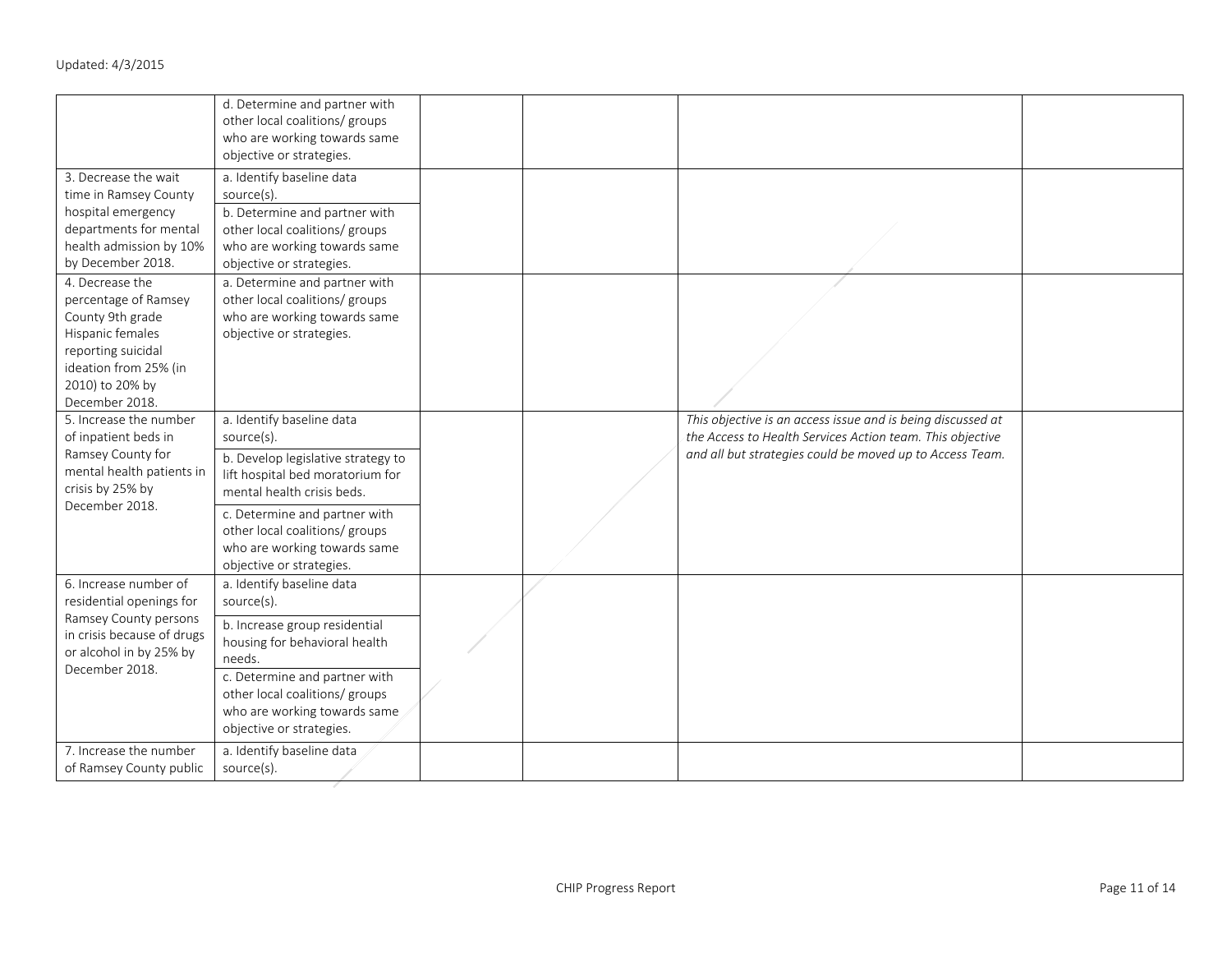| school-based child<br>mental health<br>professionals by 20% by | b. Determine and partner with<br>other local coalitions/ groups<br>who are working towards same |  |  |
|----------------------------------------------------------------|-------------------------------------------------------------------------------------------------|--|--|
| December 2018.                                                 | objective or strategies.                                                                        |  |  |
|                                                                |                                                                                                 |  |  |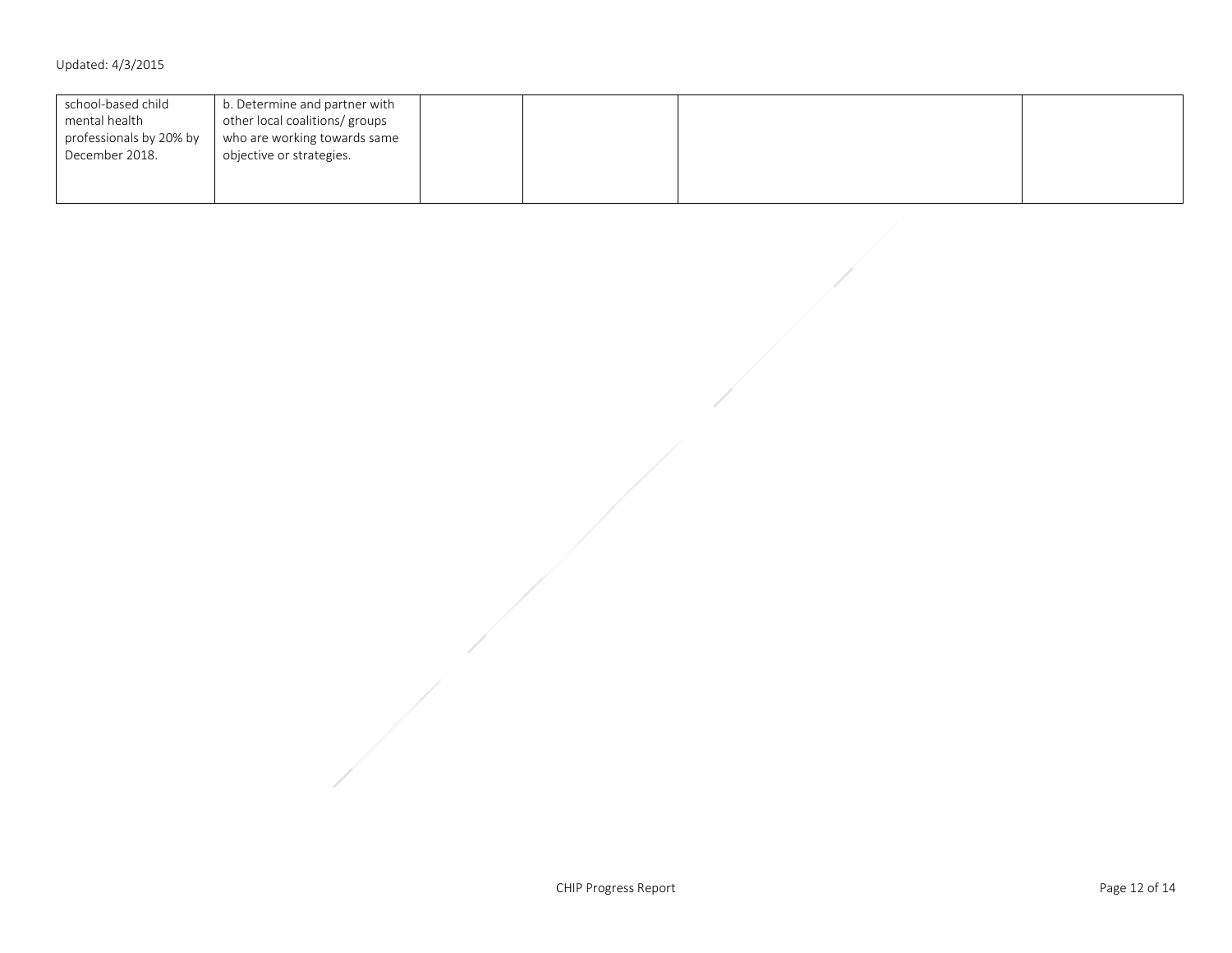## Violence Prevention

#### (Action Team currently on hold)

#### CHIP Goal 5:.Prevent violence and intentional injuries, and reduce their consequences for all people in Ramsey County.

<span id="page-12-0"></span>

| Objective                                                      | Strategy                                   | SPRCPH                       | Partners | Status                                                      | Performance Measure |
|----------------------------------------------------------------|--------------------------------------------|------------------------------|----------|-------------------------------------------------------------|---------------------|
| 1. Decrease the percentage of                                  | a. Strengthen anti-                        | Responsibility<br>J. Ancheta |          | White Paper on PH Role in Violence written by consultant in |                     |
| Ramsey County 9th graders                                      | bullying policy and                        |                              |          | Nov. 2014.D. Simmons conducting research to determine       |                     |
| who have been bullied during                                   | consequences through                       |                              |          | other partners in Ramsey County working on these            |                     |
| the last 30 days from 52% (in                                  | legislative action in 2014.                |                              |          | objectives.                                                 |                     |
| 2010) to 42% by December                                       |                                            |                              |          |                                                             |                     |
| 2018                                                           |                                            |                              |          |                                                             |                     |
| 2. Increase the percentage of                                  | a. Work with schools,                      |                              |          | Per Eugene Nichols, members of the African American         |                     |
| Ramsey County students of                                      | parents, Ramsey County                     |                              |          | Leadership Forum will be joining each of the action teams   |                     |
|                                                                |                                            |                              |          |                                                             |                     |
| color who participate in out-<br>of-school activities three or | Parks and Recreation,                      |                              |          | as part of their contribution to equity efforts.            |                     |
|                                                                | and other groups to                        |                              |          |                                                             |                     |
| more times per week from                                       | provide more out-of-                       |                              |          |                                                             |                     |
| 51% (in 2010) to 61% by<br>December 2018.                      | school activities that are<br>relevant and |                              |          |                                                             |                     |
|                                                                |                                            |                              |          |                                                             |                     |
|                                                                | neighborhood-based for                     |                              |          |                                                             |                     |
|                                                                | Ramsey County students                     |                              |          |                                                             |                     |
|                                                                | of color.                                  |                              |          |                                                             |                     |
| 3. Decrease the percentage of                                  | a. Engage every 12-year-                   |                              |          |                                                             |                     |
| Ramsey County female                                           | old in Ramsey County in                    |                              |          |                                                             |                     |
| students who have ever been                                    | a deliberate conversation                  |                              |          |                                                             |                     |
| "hit, hurt or threatened" by                                   | about respect in                           |                              |          |                                                             |                     |
| someone they are dating from                                   | relationships.                             |                              |          |                                                             |                     |
| 11% (in 2010) to 5% by                                         | b. Invite all Ramsey                       |                              |          |                                                             |                     |
| December 2018.                                                 | County families,                           |                              |          |                                                             |                     |
|                                                                | community systems and                      |                              |          |                                                             |                     |
|                                                                | organizations that have                    |                              |          |                                                             |                     |
|                                                                | contact with 12-year-olds                  |                              |          |                                                             |                     |
|                                                                | to participate in the                      |                              |          |                                                             |                     |
|                                                                | above culture-changing                     |                              |          |                                                             |                     |
|                                                                | effort                                     |                              |          |                                                             |                     |
| 4. Decrease the percentage of                                  |                                            |                              |          |                                                             |                     |
| Ramsey County students of                                      |                                            |                              |          |                                                             |                     |
| color who have ever been "hit                                  |                                            |                              |          |                                                             |                     |
| hard or often" by an adult                                     |                                            |                              |          |                                                             |                     |
| from 16% (in 2010) to 0% by                                    |                                            |                              |          |                                                             |                     |
| December 2018                                                  |                                            |                              |          |                                                             |                     |